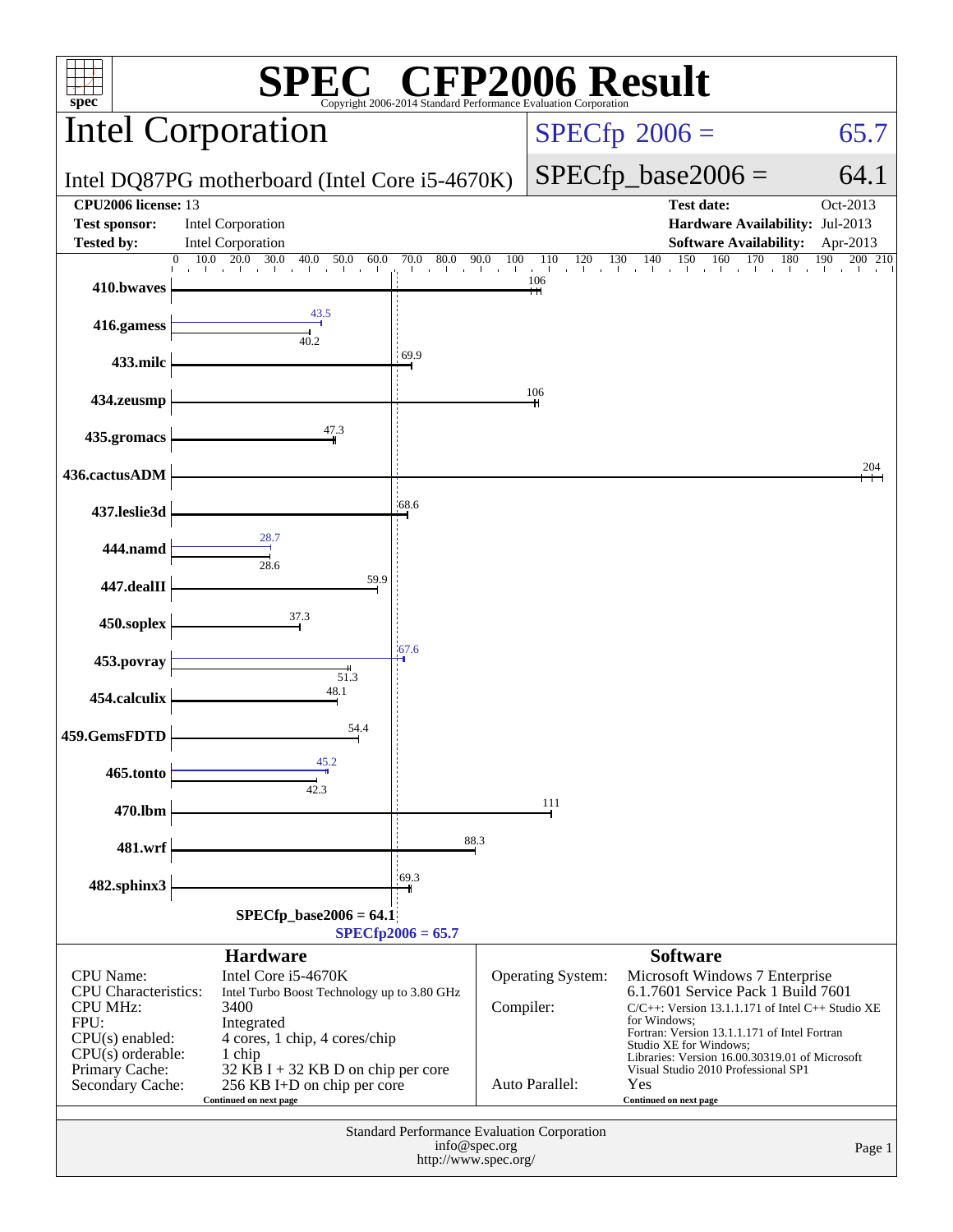

Intel Corporation

#### $SPECfp2006 = 65.7$  $SPECfp2006 = 65.7$

Intel DQ87PG motherboard (Intel Core i5-4670K)

 $SPECfp\_base2006 = 64.1$ 

| <b>CPU2006 license: 13</b>                                                 |                                                                                                                        |                                                                                                    | <b>Test date:</b><br>$Oct-2013$                                                                                             |
|----------------------------------------------------------------------------|------------------------------------------------------------------------------------------------------------------------|----------------------------------------------------------------------------------------------------|-----------------------------------------------------------------------------------------------------------------------------|
| <b>Test sponsor:</b>                                                       | Intel Corporation                                                                                                      |                                                                                                    | Hardware Availability: Jul-2013                                                                                             |
| <b>Tested by:</b>                                                          | <b>Intel Corporation</b>                                                                                               |                                                                                                    | <b>Software Availability:</b><br>Apr-2013                                                                                   |
| L3 Cache:<br>Other Cache:<br>Memory:<br>Disk Subsystem:<br>Other Hardware: | $6 MB I+D$ on chip per chip<br>None<br>4 GB (2 x 2 GB 1Rx8 PC3-12800U-11)<br>250 GB Seagate SATA HDD, 7200 RPM<br>None | File System:<br><b>System State:</b><br><b>Base Pointers:</b><br>Peak Pointers:<br>Other Software: | <b>NTFS</b><br>Default<br>$32/64$ -bit<br>$32/64$ -bit<br>SmartHeap Library Version 10.0 from<br>http://www.microquill.com/ |

| <b>Results Table</b> |       |                |              |                |       |                |              |                |              |                |              |
|----------------------|-------|----------------|--------------|----------------|-------|----------------|--------------|----------------|--------------|----------------|--------------|
| <b>Base</b>          |       |                |              | <b>Peak</b>    |       |                |              |                |              |                |              |
| <b>Seconds</b>       | Ratio | <b>Seconds</b> | Ratio        | <b>Seconds</b> | Ratio | <b>Seconds</b> | <b>Ratio</b> | <b>Seconds</b> | <b>Ratio</b> | <b>Seconds</b> | <b>Ratio</b> |
| 127                  | 107   | 128            | 106          | 130            | 105   | 127            | 107          | 128            | 106          | 130            | 105          |
| 485                  | 40.4  | 488            | 40.1         | 487            | 40.2  | 450            | 43.5         | 449            | 43.7         | 450            | 43.5         |
| 131                  | 69.9  | 132            | 69.8         | 131            | 69.9  | 131            | 69.9         | 132            | 69.8         | 131            | 69.9         |
| 85.9                 | 106   | 86.1           | 106          | 85.2           | 107   | 85.9           | 106          | 86.1           | 106          | 85.2           | 107          |
| 150                  |       | 152            | 47.1         | 151            | 47.3  | 150            | 47.6         | 152            | 47.1         | 151            | 47.3         |
| 57.7                 | 207   | 59.5           | 201          | 58.6           | 204   | 57.7           | 207          | 59.5           | 201          | 58.6           | 204          |
| 137                  | 68.6  | 137            | 68.8         | 137            | 68.6  | 137            | 68.6         | 137            | 68.8         | 137            | 68.6         |
| 281                  |       | 281            | 28.6         | 281            | 28.6  | 279            | 28.7         | 279            | 28.7         | 279            | 28.7         |
| 191                  | 59.9  | 191            | 59.8         | 191            | 60.0  | 191            | 59.9         | 191            | 59.8         | 191            | 60.0         |
| 224                  | 37.3  | 224            | 37.2         | 223            | 37.4  | 224            | 37.3         | 224            | 37.2         | 223            | 37.4         |
| 104                  | 51.3  | 103            | 51.9         | 104            | 51.2  | 79.1           | 67.3         | 78.7           | 67.6         | 78.6           | 67.7         |
| 171                  | 48.1  | 171            | 48.1         | 171            | 48.3  | <u>171</u>     | 48.1         | 171            | 48.1         | 171            | 48.3         |
| 196                  | 54.3  | 195            | 54.4         | 195            | 54.4  | 196            | 54.3         | 195            | 54.4         | 195            | 54.4         |
| 232                  | 42.3  | 233            | 42.3         | 233            | 42.3  | 218            | 45.2         | 219            | 44.8         | 216            | 45.6         |
| 124                  | 111   | 124            | 111          | 124            | 111   | 124            | 111          | 124            | 111          | 124            | <b>111</b>   |
| 127                  | 88.3  | 126            | 88.4         | 127            | 88.3  | 127            | 88.3         | 126            | 88.4         | 127            | 88.3         |
| 280                  | 69.6  | 281            | 69.3         | 282            | 69.1  | 280            | 69.6         | 281            | 69.3         | 282            | 69.1         |
|                      |       |                | 47.6<br>28.6 |                |       |                |              |                |              |                |              |

Results appear in the [order in which they were run.](http://www.spec.org/auto/cpu2006/Docs/result-fields.html#RunOrder) Bold underlined text [indicates a median measurement.](http://www.spec.org/auto/cpu2006/Docs/result-fields.html#Median)

#### **[Compiler Invocation Notes](http://www.spec.org/auto/cpu2006/Docs/result-fields.html#CompilerInvocationNotes)**

 To compile these binaries, the Intel Compiler 13.1 was set up to generate 64-bit binaries with the command: "ipsxe-comp-vars.bat intel64 vs2010" (shortcut provided in the Intel(r) Parallel Studio XE 2013 program folder)

#### **[Platform Notes](http://www.spec.org/auto/cpu2006/Docs/result-fields.html#PlatformNotes)**

 Sysinfo program C:\SPEC13.1/Docs/sysinfo \$Rev: 6775 \$ \$Date:: 2011-08-16 #\$ \8787f7622badcf24e01c368b1db4377c running on Clt7C05070FB382 Sat Oct 5 08:22:28 2013

 This section contains SUT (System Under Test) info as seen by some common utilities. To remove or add to this section, see: Continued on next page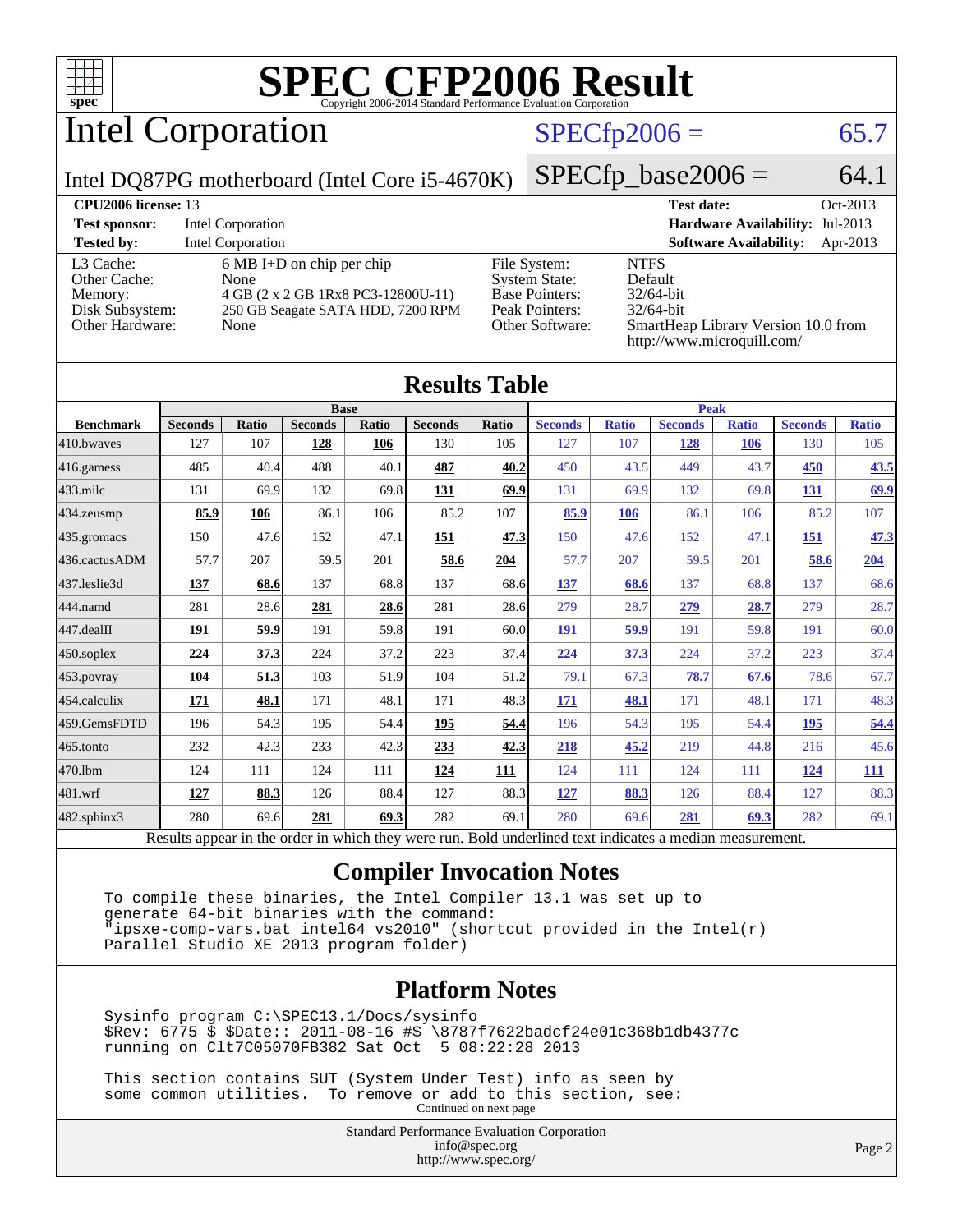

Intel Corporation

 $SPECTp2006 = 65.7$ 

Intel DQ87PG motherboard (Intel Core i5-4670K)

**[Tested by:](http://www.spec.org/auto/cpu2006/Docs/result-fields.html#Testedby)** Intel Corporation **[Software Availability:](http://www.spec.org/auto/cpu2006/Docs/result-fields.html#SoftwareAvailability)** Apr-2013

 $SPECTp\_base2006 = 64.1$ **[CPU2006 license:](http://www.spec.org/auto/cpu2006/Docs/result-fields.html#CPU2006license)** 13 **[Test date:](http://www.spec.org/auto/cpu2006/Docs/result-fields.html#Testdate)** Oct-2013 **[Test sponsor:](http://www.spec.org/auto/cpu2006/Docs/result-fields.html#Testsponsor)** Intel Corporation **[Hardware Availability:](http://www.spec.org/auto/cpu2006/Docs/result-fields.html#HardwareAvailability)** Jul-2013

#### **[Platform Notes \(Continued\)](http://www.spec.org/auto/cpu2006/Docs/result-fields.html#PlatformNotes)**

<http://www.spec.org/cpu2006/Docs/config.html#sysinfo>

 Trying 'systeminfo' OS Name : Microsoft Windows 7 Enterprise<br>OS Version : 6.1.7601 Service Pack 1 Build : 6.1.7601 Service Pack 1 Build 7601 System Manufacturer: INTEL\_ System Model : DQ87PG Processor(s) : 1 Processor(s) Installed. [01]: Intel64 Family 6 Model 60 Stepping 3 GenuineIntel ~3401 Mhz BIOS Version : Intel(R) Corp. PGQ8710H.86A.0036.2013.0702.1908, 7/2/2013 Total Physical Memory: 3,749 MB Trying 'wmic cpu get /value' DeviceID : CPU0<br>L2CacheSize : 1024 L2CacheSize : 1024<br>L3CacheSize : 6144 L3CacheSize MaxClockSpeed : 3401 Name : Intel(R) Core(TM) i5-4670K CPU @ 3.40GHz NumberOfCores : 4 NumberOfLogicalProcessors: 4

 (End of data from sysinfo program) BIOS: SATA mode set to RAID Windows Disk Driver: Intel Rapid Storage Technology 12.5.0.1066 Windows Chipset Driver: Intel Chipset Driver 9.4.0.1027

#### **[Component Notes](http://www.spec.org/auto/cpu2006/Docs/result-fields.html#ComponentNotes)**

 Tested systems can be used with Shin-G ATX case, PC Power and Cooling 1200W power supply Micron MT8JTF25664AZ-1G6 Series Memory DIMMs

#### **[General Notes](http://www.spec.org/auto/cpu2006/Docs/result-fields.html#GeneralNotes)**

 OMP\_NUM\_THREADS set to number of processors cores KMP\_AFFINITY set to granularity=fine,scatter Binaries compiled on a system with 1x Intel Core i7-860 CPU + 8GB memory using Windows 7 Enterprise 64-bit

## **[Base Compiler Invocation](http://www.spec.org/auto/cpu2006/Docs/result-fields.html#BaseCompilerInvocation)**

[C benchmarks](http://www.spec.org/auto/cpu2006/Docs/result-fields.html#Cbenchmarks): [icl -Qvc10](http://www.spec.org/cpu2006/results/res2014q3/cpu2006-20140701-30140.flags.html#user_CCbase_intel_icc_vc10_9607f3ecbcdf68042245f068e51b40c1) [-Qstd=c99](http://www.spec.org/cpu2006/results/res2014q3/cpu2006-20140701-30140.flags.html#user_CCbase_intel_compiler_c99_mode_1a3d110e3041b3ad4466830521bdad2a)

[C++ benchmarks:](http://www.spec.org/auto/cpu2006/Docs/result-fields.html#CXXbenchmarks) [icl -Qvc10](http://www.spec.org/cpu2006/results/res2014q3/cpu2006-20140701-30140.flags.html#user_CXXbase_intel_icc_vc10_9607f3ecbcdf68042245f068e51b40c1)

Continued on next page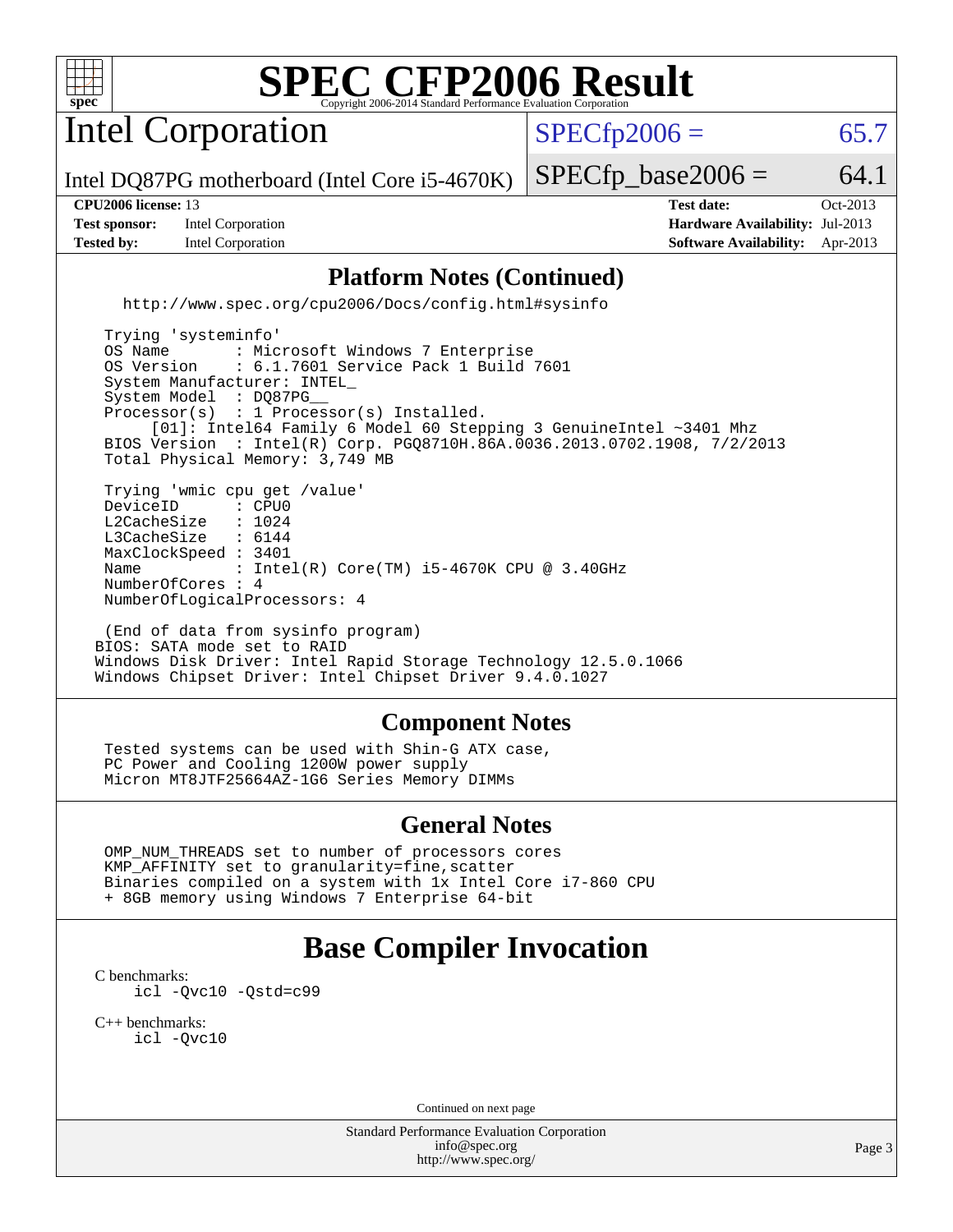

Intel Corporation

 $SPECTp2006 = 65.7$ 

Intel DQ87PG motherboard (Intel Core i5-4670K)

 $SPECTp\_base2006 = 64.1$ 

**[Test sponsor:](http://www.spec.org/auto/cpu2006/Docs/result-fields.html#Testsponsor)** Intel Corporation **[Hardware Availability:](http://www.spec.org/auto/cpu2006/Docs/result-fields.html#HardwareAvailability)** Jul-2013 **[Tested by:](http://www.spec.org/auto/cpu2006/Docs/result-fields.html#Testedby)** Intel Corporation **[Software Availability:](http://www.spec.org/auto/cpu2006/Docs/result-fields.html#SoftwareAvailability)** Apr-2013

**[CPU2006 license:](http://www.spec.org/auto/cpu2006/Docs/result-fields.html#CPU2006license)** 13 **[Test date:](http://www.spec.org/auto/cpu2006/Docs/result-fields.html#Testdate)** Oct-2013

# **[Base Compiler Invocation \(Continued\)](http://www.spec.org/auto/cpu2006/Docs/result-fields.html#BaseCompilerInvocation)**

[Fortran benchmarks](http://www.spec.org/auto/cpu2006/Docs/result-fields.html#Fortranbenchmarks): [ifort](http://www.spec.org/cpu2006/results/res2014q3/cpu2006-20140701-30140.flags.html#user_FCbase_intel_ifort_8a5e5e06b19a251bdeaf8fdab5d62f20)

[Benchmarks using both Fortran and C](http://www.spec.org/auto/cpu2006/Docs/result-fields.html#BenchmarksusingbothFortranandC): [icl -Qvc10](http://www.spec.org/cpu2006/results/res2014q3/cpu2006-20140701-30140.flags.html#user_CC_FCbase_intel_icc_vc10_9607f3ecbcdf68042245f068e51b40c1) [-Qstd=c99](http://www.spec.org/cpu2006/results/res2014q3/cpu2006-20140701-30140.flags.html#user_CC_FCbase_intel_compiler_c99_mode_1a3d110e3041b3ad4466830521bdad2a) [ifort](http://www.spec.org/cpu2006/results/res2014q3/cpu2006-20140701-30140.flags.html#user_CC_FCbase_intel_ifort_8a5e5e06b19a251bdeaf8fdab5d62f20)

### **[Base Portability Flags](http://www.spec.org/auto/cpu2006/Docs/result-fields.html#BasePortabilityFlags)**

 410.bwaves: [-DSPEC\\_CPU\\_P64](http://www.spec.org/cpu2006/results/res2014q3/cpu2006-20140701-30140.flags.html#suite_basePORTABILITY410_bwaves_DSPEC_CPU_P64) 416.gamess: [-DSPEC\\_CPU\\_P64](http://www.spec.org/cpu2006/results/res2014q3/cpu2006-20140701-30140.flags.html#suite_basePORTABILITY416_gamess_DSPEC_CPU_P64) 433.milc: [-DSPEC\\_CPU\\_P64](http://www.spec.org/cpu2006/results/res2014q3/cpu2006-20140701-30140.flags.html#suite_basePORTABILITY433_milc_DSPEC_CPU_P64) 434.zeusmp: [-DSPEC\\_CPU\\_P64](http://www.spec.org/cpu2006/results/res2014q3/cpu2006-20140701-30140.flags.html#suite_basePORTABILITY434_zeusmp_DSPEC_CPU_P64) 435.gromacs: [-DSPEC\\_CPU\\_P64](http://www.spec.org/cpu2006/results/res2014q3/cpu2006-20140701-30140.flags.html#suite_basePORTABILITY435_gromacs_DSPEC_CPU_P64) 436.cactusADM: [-DSPEC\\_CPU\\_P64](http://www.spec.org/cpu2006/results/res2014q3/cpu2006-20140701-30140.flags.html#suite_basePORTABILITY436_cactusADM_DSPEC_CPU_P64) [-names:lowercase](http://www.spec.org/cpu2006/results/res2014q3/cpu2006-20140701-30140.flags.html#user_baseFPORTABILITY436_cactusADM_lowercase_routine_name_fa09b8c93d90fdc7bf4c1a91694c3a84) [/assume:underscore](http://www.spec.org/cpu2006/results/res2014q3/cpu2006-20140701-30140.flags.html#user_baseFPORTABILITY436_cactusADM_add-underscore_to_routine_name_0c7c658d9e5eb8b86e282975775768a4) 437.leslie3d: [-DSPEC\\_CPU\\_P64](http://www.spec.org/cpu2006/results/res2014q3/cpu2006-20140701-30140.flags.html#suite_basePORTABILITY437_leslie3d_DSPEC_CPU_P64) 444.namd: [-DSPEC\\_CPU\\_P64](http://www.spec.org/cpu2006/results/res2014q3/cpu2006-20140701-30140.flags.html#suite_basePORTABILITY444_namd_DSPEC_CPU_P64) [/TP](http://www.spec.org/cpu2006/results/res2014q3/cpu2006-20140701-30140.flags.html#user_baseCXXPORTABILITY444_namd_assume_cplusplus_sources_73f79b6e94f79d415caf1b69b30a60d8) 447.dealII: [-DSPEC\\_CPU\\_P64](http://www.spec.org/cpu2006/results/res2014q3/cpu2006-20140701-30140.flags.html#suite_basePORTABILITY447_dealII_DSPEC_CPU_P64) [-DDEAL\\_II\\_MEMBER\\_VAR\\_SPECIALIZATION\\_BUG](http://www.spec.org/cpu2006/results/res2014q3/cpu2006-20140701-30140.flags.html#b447.dealII_baseCXXPORTABILITY_DDEAL_II_MEMBER_VAR_SPECIALIZATION_BUG) [-Qoption,cpp,--ms\\_incompat\\_treatment\\_of\\_commas\\_in\\_macros](http://www.spec.org/cpu2006/results/res2014q3/cpu2006-20140701-30140.flags.html#user_baseCXXPORTABILITY447_dealII_workaround_for_incompat_commas_in_macros_371e7208d1728f07541b35505d65f89c) 450.soplex: [-DSPEC\\_CPU\\_P64](http://www.spec.org/cpu2006/results/res2014q3/cpu2006-20140701-30140.flags.html#suite_basePORTABILITY450_soplex_DSPEC_CPU_P64) 453.povray: [-DSPEC\\_CPU\\_P64](http://www.spec.org/cpu2006/results/res2014q3/cpu2006-20140701-30140.flags.html#suite_basePORTABILITY453_povray_DSPEC_CPU_P64) [-DSPEC\\_CPU\\_NEED\\_INVHYP](http://www.spec.org/cpu2006/results/res2014q3/cpu2006-20140701-30140.flags.html#b453.povray_baseCXXPORTABILITY_DSPEC_CPU_NEED_INVHYP) [-DNEED\\_INVHYP](http://www.spec.org/cpu2006/results/res2014q3/cpu2006-20140701-30140.flags.html#b453.povray_baseCXXPORTABILITY_DNEED_INVHYP) 454.calculix: [-DSPEC\\_CPU\\_P64](http://www.spec.org/cpu2006/results/res2014q3/cpu2006-20140701-30140.flags.html#suite_basePORTABILITY454_calculix_DSPEC_CPU_P64) [-DSPEC\\_CPU\\_NOZMODIFIER](http://www.spec.org/cpu2006/results/res2014q3/cpu2006-20140701-30140.flags.html#b454.calculix_baseCPORTABILITY_DSPEC_CPU_NOZMODIFIER) [-names:lowercase](http://www.spec.org/cpu2006/results/res2014q3/cpu2006-20140701-30140.flags.html#user_baseFPORTABILITY454_calculix_lowercase_routine_name_fa09b8c93d90fdc7bf4c1a91694c3a84) 459.GemsFDTD: [-DSPEC\\_CPU\\_P64](http://www.spec.org/cpu2006/results/res2014q3/cpu2006-20140701-30140.flags.html#suite_basePORTABILITY459_GemsFDTD_DSPEC_CPU_P64) 465.tonto: [-DSPEC\\_CPU\\_P64](http://www.spec.org/cpu2006/results/res2014q3/cpu2006-20140701-30140.flags.html#suite_basePORTABILITY465_tonto_DSPEC_CPU_P64) 470.lbm: [-DSPEC\\_CPU\\_P64](http://www.spec.org/cpu2006/results/res2014q3/cpu2006-20140701-30140.flags.html#suite_basePORTABILITY470_lbm_DSPEC_CPU_P64) 481.wrf: [-DSPEC\\_CPU\\_P64](http://www.spec.org/cpu2006/results/res2014q3/cpu2006-20140701-30140.flags.html#suite_basePORTABILITY481_wrf_DSPEC_CPU_P64) [-DSPEC\\_CPU\\_WINDOWS\\_ICL](http://www.spec.org/cpu2006/results/res2014q3/cpu2006-20140701-30140.flags.html#b481.wrf_baseCPORTABILITY_DSPEC_CPU_WINDOWS_ICL) 482.sphinx3: [-DSPEC\\_CPU\\_P64](http://www.spec.org/cpu2006/results/res2014q3/cpu2006-20140701-30140.flags.html#suite_basePORTABILITY482_sphinx3_DSPEC_CPU_P64)

### **[Base Optimization Flags](http://www.spec.org/auto/cpu2006/Docs/result-fields.html#BaseOptimizationFlags)**

#### [C benchmarks](http://www.spec.org/auto/cpu2006/Docs/result-fields.html#Cbenchmarks):

```
-QxCORE-AVX2 -Qipo -O3 -Qprec-div- -Qparallel -Qansi-alias
-Qopt-prefetch -Qauto-ilp32 /F1000000000
```
[C++ benchmarks:](http://www.spec.org/auto/cpu2006/Docs/result-fields.html#CXXbenchmarks)

[-QxCORE-AVX2](http://www.spec.org/cpu2006/results/res2014q3/cpu2006-20140701-30140.flags.html#user_CXXbase_f-QxAVX2_f98716b5f9e905f99c943c56f21bf430) [-Qipo](http://www.spec.org/cpu2006/results/res2014q3/cpu2006-20140701-30140.flags.html#user_CXXbase_f-Qipo) [-O3](http://www.spec.org/cpu2006/results/res2014q3/cpu2006-20140701-30140.flags.html#user_CXXbase_f-O3) [-Qprec-div-](http://www.spec.org/cpu2006/results/res2014q3/cpu2006-20140701-30140.flags.html#user_CXXbase_f-Qprec-div-) [-Qparallel](http://www.spec.org/cpu2006/results/res2014q3/cpu2006-20140701-30140.flags.html#user_CXXbase_f-Qparallel) [-Qansi-alias](http://www.spec.org/cpu2006/results/res2014q3/cpu2006-20140701-30140.flags.html#user_CXXbase_f-Qansi-alias) [-Qopt-prefetch](http://www.spec.org/cpu2006/results/res2014q3/cpu2006-20140701-30140.flags.html#user_CXXbase_f-Qprefetch_37c211608666b9dff9380561f602f0a8) [-Qcxx-features](http://www.spec.org/cpu2006/results/res2014q3/cpu2006-20140701-30140.flags.html#user_CXXbase_f-Qcxx_features_dbf36c8a6dba956e22f1645e4dcd4d98) [-Qauto-ilp32](http://www.spec.org/cpu2006/results/res2014q3/cpu2006-20140701-30140.flags.html#user_CXXbase_f-Qauto-ilp32) [/F1000000000](http://www.spec.org/cpu2006/results/res2014q3/cpu2006-20140701-30140.flags.html#user_CXXbase_set_stack_space_25d7749c1988d91b7f93afbc0ec53727) [shlW64M.lib](http://www.spec.org/cpu2006/results/res2014q3/cpu2006-20140701-30140.flags.html#user_CXXbase_SmartHeap64_c4f7f76711bdf8c0633a5c1edf6e5396)  [-link /FORCE:MULTIPLE](http://www.spec.org/cpu2006/results/res2014q3/cpu2006-20140701-30140.flags.html#user_CXXbase_link_force_multiple2_070fe330869edf77077b841074b8b0b6)

#### [Fortran benchmarks](http://www.spec.org/auto/cpu2006/Docs/result-fields.html#Fortranbenchmarks):

[-QxCORE-AVX2](http://www.spec.org/cpu2006/results/res2014q3/cpu2006-20140701-30140.flags.html#user_FCbase_f-QxAVX2_f98716b5f9e905f99c943c56f21bf430) [-Qipo](http://www.spec.org/cpu2006/results/res2014q3/cpu2006-20140701-30140.flags.html#user_FCbase_f-Qipo) [-O3](http://www.spec.org/cpu2006/results/res2014q3/cpu2006-20140701-30140.flags.html#user_FCbase_f-O3) [-Qprec-div-](http://www.spec.org/cpu2006/results/res2014q3/cpu2006-20140701-30140.flags.html#user_FCbase_f-Qprec-div-) [-Qparallel](http://www.spec.org/cpu2006/results/res2014q3/cpu2006-20140701-30140.flags.html#user_FCbase_f-Qparallel) [-Qansi-alias](http://www.spec.org/cpu2006/results/res2014q3/cpu2006-20140701-30140.flags.html#user_FCbase_f-Qansi-alias) [-Qopt-prefetch](http://www.spec.org/cpu2006/results/res2014q3/cpu2006-20140701-30140.flags.html#user_FCbase_f-Qprefetch_37c211608666b9dff9380561f602f0a8) [/F1000000000](http://www.spec.org/cpu2006/results/res2014q3/cpu2006-20140701-30140.flags.html#user_FCbase_set_stack_space_25d7749c1988d91b7f93afbc0ec53727)

[Benchmarks using both Fortran and C](http://www.spec.org/auto/cpu2006/Docs/result-fields.html#BenchmarksusingbothFortranandC):

```
-QxCORE-AVX2 -Qipo -O3 -Qprec-div- -Qparallel -Qansi-alias
-Qopt-prefetch -Qauto-ilp32 /F1000000000
```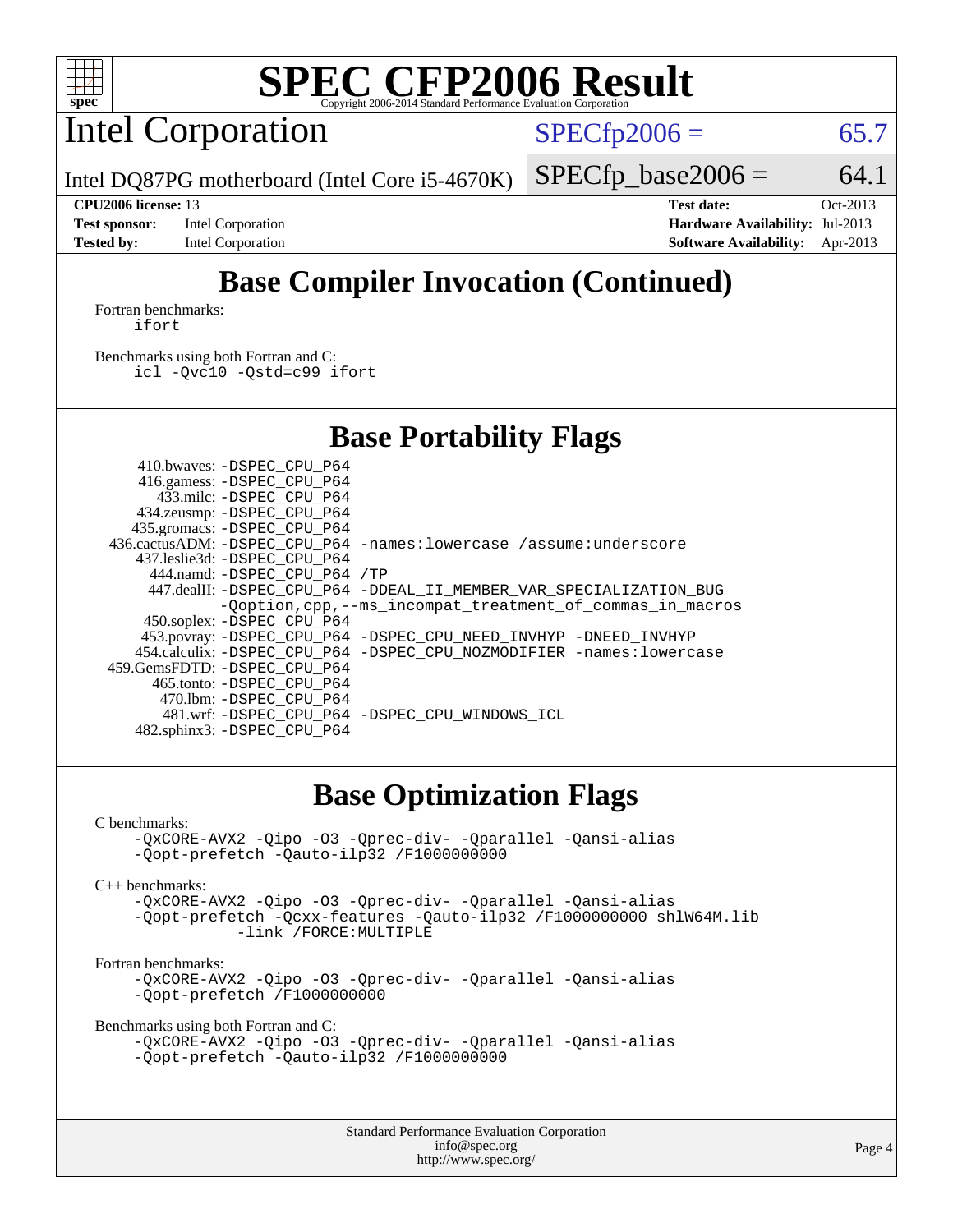

## Intel Corporation

 $SPECfp2006 = 65.7$  $SPECfp2006 = 65.7$ 

Intel DQ87PG motherboard (Intel Core i5-4670K)

**[Tested by:](http://www.spec.org/auto/cpu2006/Docs/result-fields.html#Testedby)** Intel Corporation **[Software Availability:](http://www.spec.org/auto/cpu2006/Docs/result-fields.html#SoftwareAvailability)** Apr-2013

**[CPU2006 license:](http://www.spec.org/auto/cpu2006/Docs/result-fields.html#CPU2006license)** 13 **[Test date:](http://www.spec.org/auto/cpu2006/Docs/result-fields.html#Testdate)** Oct-2013 **[Test sponsor:](http://www.spec.org/auto/cpu2006/Docs/result-fields.html#Testsponsor)** Intel Corporation **[Hardware Availability:](http://www.spec.org/auto/cpu2006/Docs/result-fields.html#HardwareAvailability)** Jul-2013

 $SPECTp\_base2006 = 64.1$ 

## **[Peak Compiler Invocation](http://www.spec.org/auto/cpu2006/Docs/result-fields.html#PeakCompilerInvocation)**

[C benchmarks](http://www.spec.org/auto/cpu2006/Docs/result-fields.html#Cbenchmarks): [icl -Qvc10](http://www.spec.org/cpu2006/results/res2014q3/cpu2006-20140701-30140.flags.html#user_CCpeak_intel_icc_vc10_9607f3ecbcdf68042245f068e51b40c1) [-Qstd=c99](http://www.spec.org/cpu2006/results/res2014q3/cpu2006-20140701-30140.flags.html#user_CCpeak_intel_compiler_c99_mode_1a3d110e3041b3ad4466830521bdad2a)

[C++ benchmarks:](http://www.spec.org/auto/cpu2006/Docs/result-fields.html#CXXbenchmarks) [icl -Qvc10](http://www.spec.org/cpu2006/results/res2014q3/cpu2006-20140701-30140.flags.html#user_CXXpeak_intel_icc_vc10_9607f3ecbcdf68042245f068e51b40c1)

[Fortran benchmarks](http://www.spec.org/auto/cpu2006/Docs/result-fields.html#Fortranbenchmarks): [ifort](http://www.spec.org/cpu2006/results/res2014q3/cpu2006-20140701-30140.flags.html#user_FCpeak_intel_ifort_8a5e5e06b19a251bdeaf8fdab5d62f20)

[Benchmarks using both Fortran and C](http://www.spec.org/auto/cpu2006/Docs/result-fields.html#BenchmarksusingbothFortranandC): [icl -Qvc10](http://www.spec.org/cpu2006/results/res2014q3/cpu2006-20140701-30140.flags.html#user_CC_FCpeak_intel_icc_vc10_9607f3ecbcdf68042245f068e51b40c1) [-Qstd=c99](http://www.spec.org/cpu2006/results/res2014q3/cpu2006-20140701-30140.flags.html#user_CC_FCpeak_intel_compiler_c99_mode_1a3d110e3041b3ad4466830521bdad2a) [ifort](http://www.spec.org/cpu2006/results/res2014q3/cpu2006-20140701-30140.flags.html#user_CC_FCpeak_intel_ifort_8a5e5e06b19a251bdeaf8fdab5d62f20)

### **[Peak Portability Flags](http://www.spec.org/auto/cpu2006/Docs/result-fields.html#PeakPortabilityFlags)**

Same as Base Portability Flags

## **[Peak Optimization Flags](http://www.spec.org/auto/cpu2006/Docs/result-fields.html#PeakOptimizationFlags)**

[C benchmarks](http://www.spec.org/auto/cpu2006/Docs/result-fields.html#Cbenchmarks):

 433.milc: basepeak = yes  $470.1$ bm: basepeak = yes

 $482$ .sphinx3: basepeak = yes

#### [C++ benchmarks:](http://www.spec.org/auto/cpu2006/Docs/result-fields.html#CXXbenchmarks)

 444.namd: [-QxCORE-AVX2](http://www.spec.org/cpu2006/results/res2014q3/cpu2006-20140701-30140.flags.html#user_peakPASS2_CXXFLAGSPASS2_LDFLAGS444_namd_f-QxAVX2_f98716b5f9e905f99c943c56f21bf430)(pass 2) [-Qprof\\_gen](http://www.spec.org/cpu2006/results/res2014q3/cpu2006-20140701-30140.flags.html#user_peakPASS1_CXXFLAGSPASS1_LDFLAGS444_namd_Qprof_gen)(pass 1) [-Qprof\\_use](http://www.spec.org/cpu2006/results/res2014q3/cpu2006-20140701-30140.flags.html#user_peakPASS2_CXXFLAGSPASS2_LDFLAGS444_namd_Qprof_use)(pass 2) [-Qipo](http://www.spec.org/cpu2006/results/res2014q3/cpu2006-20140701-30140.flags.html#user_peakOPTIMIZE444_namd_f-Qipo) [-O3](http://www.spec.org/cpu2006/results/res2014q3/cpu2006-20140701-30140.flags.html#user_peakOPTIMIZE444_namd_f-O3) [-Qprec-div-](http://www.spec.org/cpu2006/results/res2014q3/cpu2006-20140701-30140.flags.html#user_peakOPTIMIZE444_namd_f-Qprec-div-) [-Oa](http://www.spec.org/cpu2006/results/res2014q3/cpu2006-20140701-30140.flags.html#user_peakOPTIMIZE444_namd_f-Oa) [-Qauto-ilp32](http://www.spec.org/cpu2006/results/res2014q3/cpu2006-20140701-30140.flags.html#user_peakCXXOPTIMIZE444_namd_f-Qauto-ilp32) [/F1000000000](http://www.spec.org/cpu2006/results/res2014q3/cpu2006-20140701-30140.flags.html#user_peakEXTRA_LDFLAGS444_namd_set_stack_space_25d7749c1988d91b7f93afbc0ec53727)0<br>shlW64M.lib -link /FORCE:MULTIPLE -link /FORCE: MULTIPLE

447.dealII: basepeak = yes

 $450$ .soplex: basepeak = yes

 453.povray: [-QxCORE-AVX2](http://www.spec.org/cpu2006/results/res2014q3/cpu2006-20140701-30140.flags.html#user_peakPASS2_CXXFLAGSPASS2_LDFLAGS453_povray_f-QxAVX2_f98716b5f9e905f99c943c56f21bf430)(pass 2) [-Qprof\\_gen](http://www.spec.org/cpu2006/results/res2014q3/cpu2006-20140701-30140.flags.html#user_peakPASS1_CXXFLAGSPASS1_LDFLAGS453_povray_Qprof_gen)(pass 1) [-Qprof\\_use](http://www.spec.org/cpu2006/results/res2014q3/cpu2006-20140701-30140.flags.html#user_peakPASS2_CXXFLAGSPASS2_LDFLAGS453_povray_Qprof_use)(pass 2) [-Qipo](http://www.spec.org/cpu2006/results/res2014q3/cpu2006-20140701-30140.flags.html#user_peakOPTIMIZE453_povray_f-Qipo) [-O3](http://www.spec.org/cpu2006/results/res2014q3/cpu2006-20140701-30140.flags.html#user_peakOPTIMIZE453_povray_f-O3) [-Qprec-div-](http://www.spec.org/cpu2006/results/res2014q3/cpu2006-20140701-30140.flags.html#user_peakOPTIMIZE453_povray_f-Qprec-div-) [-Qunroll4](http://www.spec.org/cpu2006/results/res2014q3/cpu2006-20140701-30140.flags.html#user_peakOPTIMIZE453_povray_f-Qunroll_013b1c0ea3aa84ef2c65e488bcc3d968) [-Qansi-alias](http://www.spec.org/cpu2006/results/res2014q3/cpu2006-20140701-30140.flags.html#user_peakOPTIMIZE453_povray_f-Qansi-alias) [-Qauto-ilp32](http://www.spec.org/cpu2006/results/res2014q3/cpu2006-20140701-30140.flags.html#user_peakCXXOPTIMIZE453_povray_f-Qauto-ilp32) [/F1000000000](http://www.spec.org/cpu2006/results/res2014q3/cpu2006-20140701-30140.flags.html#user_peakEXTRA_LDFLAGS453_povray_set_stack_space_25d7749c1988d91b7f93afbc0ec53727) [shlW64M.lib](http://www.spec.org/cpu2006/results/res2014q3/cpu2006-20140701-30140.flags.html#user_peakEXTRA_LIBS453_povray_SmartHeap64_c4f7f76711bdf8c0633a5c1edf6e5396)

[Fortran benchmarks](http://www.spec.org/auto/cpu2006/Docs/result-fields.html#Fortranbenchmarks):

 $410.bwaves: basepeak = yes$  416.gamess: [-QxCORE-AVX2](http://www.spec.org/cpu2006/results/res2014q3/cpu2006-20140701-30140.flags.html#user_peakPASS2_FFLAGSPASS2_LDFLAGS416_gamess_f-QxAVX2_f98716b5f9e905f99c943c56f21bf430)(pass 2) [-Qprof\\_gen](http://www.spec.org/cpu2006/results/res2014q3/cpu2006-20140701-30140.flags.html#user_peakPASS1_FFLAGSPASS1_LDFLAGS416_gamess_Qprof_gen)(pass 1) [-Qprof\\_use](http://www.spec.org/cpu2006/results/res2014q3/cpu2006-20140701-30140.flags.html#user_peakPASS2_FFLAGSPASS2_LDFLAGS416_gamess_Qprof_use)(pass 2) [-Qipo](http://www.spec.org/cpu2006/results/res2014q3/cpu2006-20140701-30140.flags.html#user_peakOPTIMIZE416_gamess_f-Qipo) [-O3](http://www.spec.org/cpu2006/results/res2014q3/cpu2006-20140701-30140.flags.html#user_peakOPTIMIZE416_gamess_f-O3) [-Qprec-div-](http://www.spec.org/cpu2006/results/res2014q3/cpu2006-20140701-30140.flags.html#user_peakOPTIMIZE416_gamess_f-Qprec-div-) [-Qunroll2](http://www.spec.org/cpu2006/results/res2014q3/cpu2006-20140701-30140.flags.html#user_peakOPTIMIZE416_gamess_f-Qunroll_1d9456aa650e77fc2a0cf43cef3fa08c) [-Ob0](http://www.spec.org/cpu2006/results/res2014q3/cpu2006-20140701-30140.flags.html#user_peakOPTIMIZE416_gamess_f-Ob_n_fbe6f6428adb7d4b74b1e99bb2444c2d) [-Qansi-alias](http://www.spec.org/cpu2006/results/res2014q3/cpu2006-20140701-30140.flags.html#user_peakOPTIMIZE416_gamess_f-Qansi-alias) [-Qscalar-rep-](http://www.spec.org/cpu2006/results/res2014q3/cpu2006-20140701-30140.flags.html#user_peakOPTIMIZE416_gamess_f-Qscalar-rep_02cb9e11a5340d80ab3062d84e5dfb2e) [/F1000000000](http://www.spec.org/cpu2006/results/res2014q3/cpu2006-20140701-30140.flags.html#user_peakEXTRA_LDFLAGS416_gamess_set_stack_space_25d7749c1988d91b7f93afbc0ec53727) Continued on next page